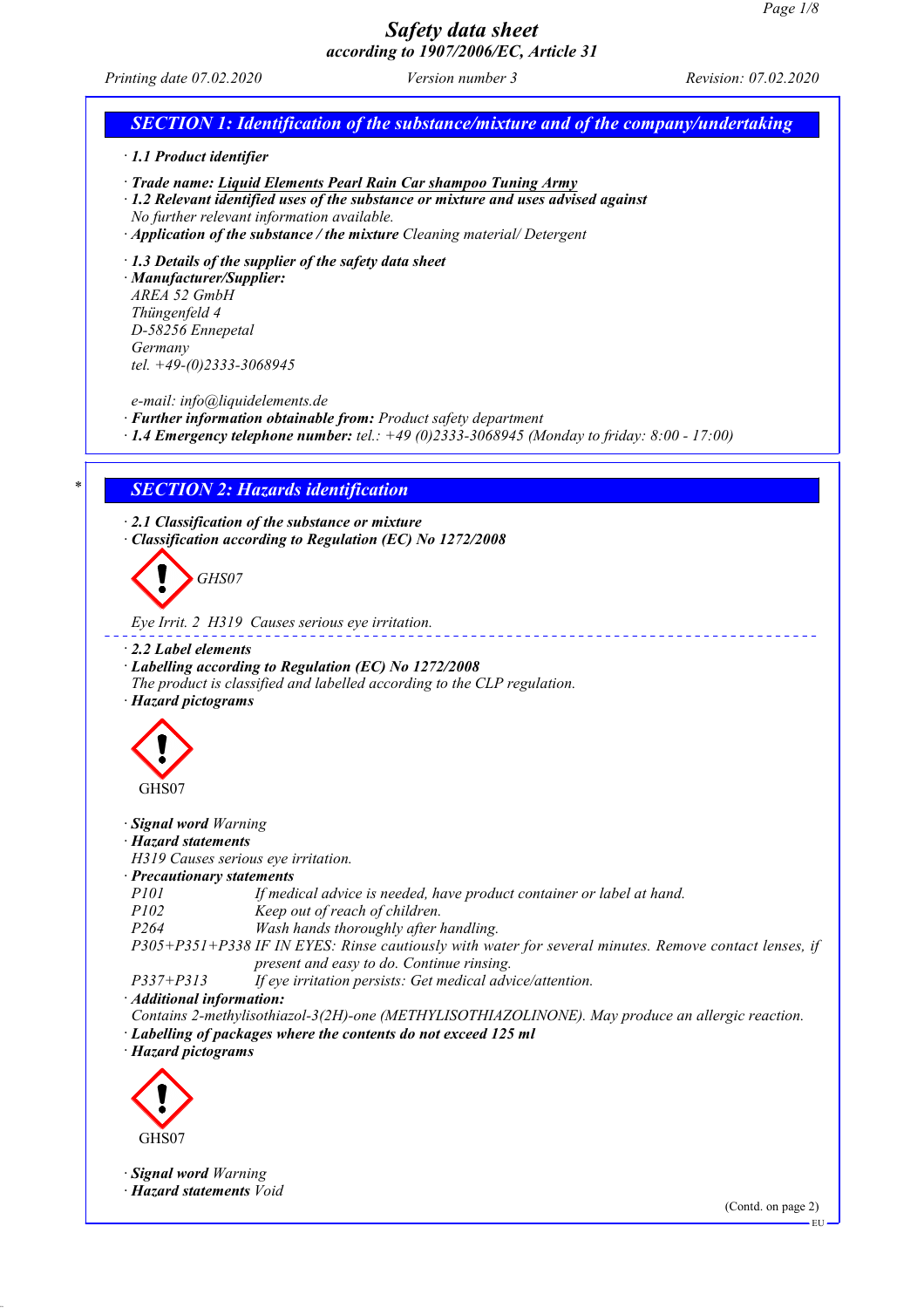*Printing date 07.02.2020 Version number 3 Revision: 07.02.2020*

#### *Trade name: Liquid Elements Pearl Rain Car shampoo Tuning Army*

(Contd. of page 1)

*· Precautionary statements*

*P101 If medical advice is needed, have product container or label at hand.*

*P102 Keep out of reach of children.*

*· Additional information*

*Contains 2-Methyl-2H-isothiazol-3-on (METHYLISOTHIAZOLINONE). May produce an allergic reaction.*

*· 2.3 Other hazards*

*· Results of PBT and vPvB assessment*

*· PBT:*

*The product does not contain any PBT (PBT: persistent, bioaccumulative, toxic) substance or does not fulfil criteria for PBT according to annex XIII of regulation (EC) 1907/2006 (< 0,1 %).*

*· vPvB:*

*The product does not contain any vPvB (vPvB: very persistent, very bioaccumulative) substance or does not fulfil criteria for vPvB according to annex XIII of regulation (EC) 1907/2006 (< 0,1 %).*

### *\* SECTION 3: Composition/information on ingredients*

#### *· 3.2 Mixtures*

*· Description: Cleansing agent*

| · Dangerous components:                                                                            |                                                                                                                                                                                                                                                                                                                                  |             |         |
|----------------------------------------------------------------------------------------------------|----------------------------------------------------------------------------------------------------------------------------------------------------------------------------------------------------------------------------------------------------------------------------------------------------------------------------------|-------------|---------|
| CAS: 147170-44-3<br>EC number: 931-333-8<br>Reg.nr.: 01-2119489410-39                              | 1-Propanaminium, 3-amino-N-(carboxymethyl)-N,N-<br>dimethyl-, N-(C8-18 and C18-unsatd. acyl) derivs., inner<br>salts<br>$\otimes$ Eye Dam. 1, H318<br><b>Áquatic Chronic 3, H412</b>                                                                                                                                             | $1 - 5\%$   |         |
| CAS: 68891-38-3<br>$NLP: 500-234-8$<br>Reg.nr.: 01-2119488639-16                                   | Alcohols, C12-14, ethoxylated, sulfates, sodium salts<br>$\Leftrightarrow$ Eye Dam. 1, H318<br>$\diamond$ Skin Irrit. 2, H315<br>Áquatic Chronic 3, H412                                                                                                                                                                         | $1 - 5\%$   |         |
| $CAS: 56-81-5$<br>EINECS: 200-289-5<br>Reg.nr.: 01-2119471987-18                                   | glycerol                                                                                                                                                                                                                                                                                                                         | $1 - 2.5\%$ |         |
| $CAS: 2682-20-4$<br>EINECS: 220-239-6<br>Index number: $613-326-00-9$<br>Reg.nr.: 01-2120764690-50 | 2 - m e t h y l i s o t h i a z o l - 3 (2 H) - o n e 0.00015-<0.0015%<br>(METHYLISOTHIAZOLINONE)<br>Acute Tox. 3, H301; Acute Tox. 3, H311; Acute Tox.<br>2. H330<br>Skin Corr. 1B, H314; Eye Dam. 1, H318<br>$\bigotimes$ Aquatic Acute 1, H400 (M=10); Aquatic Chronic 1,<br>$H410 (M=1)$<br>$\bigotimes$ Skin Sens. 1A, H317 |             |         |
|                                                                                                    | $\cdot$ Regulation (EC) No 648/2004 on detergents / Labelling for contents                                                                                                                                                                                                                                                       |             |         |
| amphoteric surfactants, anionic surfactants, non-ionic surfactants                                 |                                                                                                                                                                                                                                                                                                                                  |             | $< 5\%$ |
| <i>BENZISOTHIAZOLINONE</i> )                                                                       | perfumes, preservation agents (PHENOXYETHANOL, BUTYLBENZISOTHIAZOLINONE,<br>LAURYLAMINE DIPROPYLENEDIAMINE, METHYLISOTHIAZOLINONE,                                                                                                                                                                                               |             |         |

*· Additional information: For the wording of the listed hazard phrases refer to section 16.*

### *SECTION 4: First aid measures*

*· 4.1 Description of first aid measures*

*· General information: If symptoms persist consult doctor.*

*· After inhalation: Fresh air. If pain persists, get medical attention.*

*· After skin contact:*

*Immediately wash with water and soap and rinse thoroughly.*

*If skin irritation continues, consult a doctor.*

(Contd. on page 3)

EU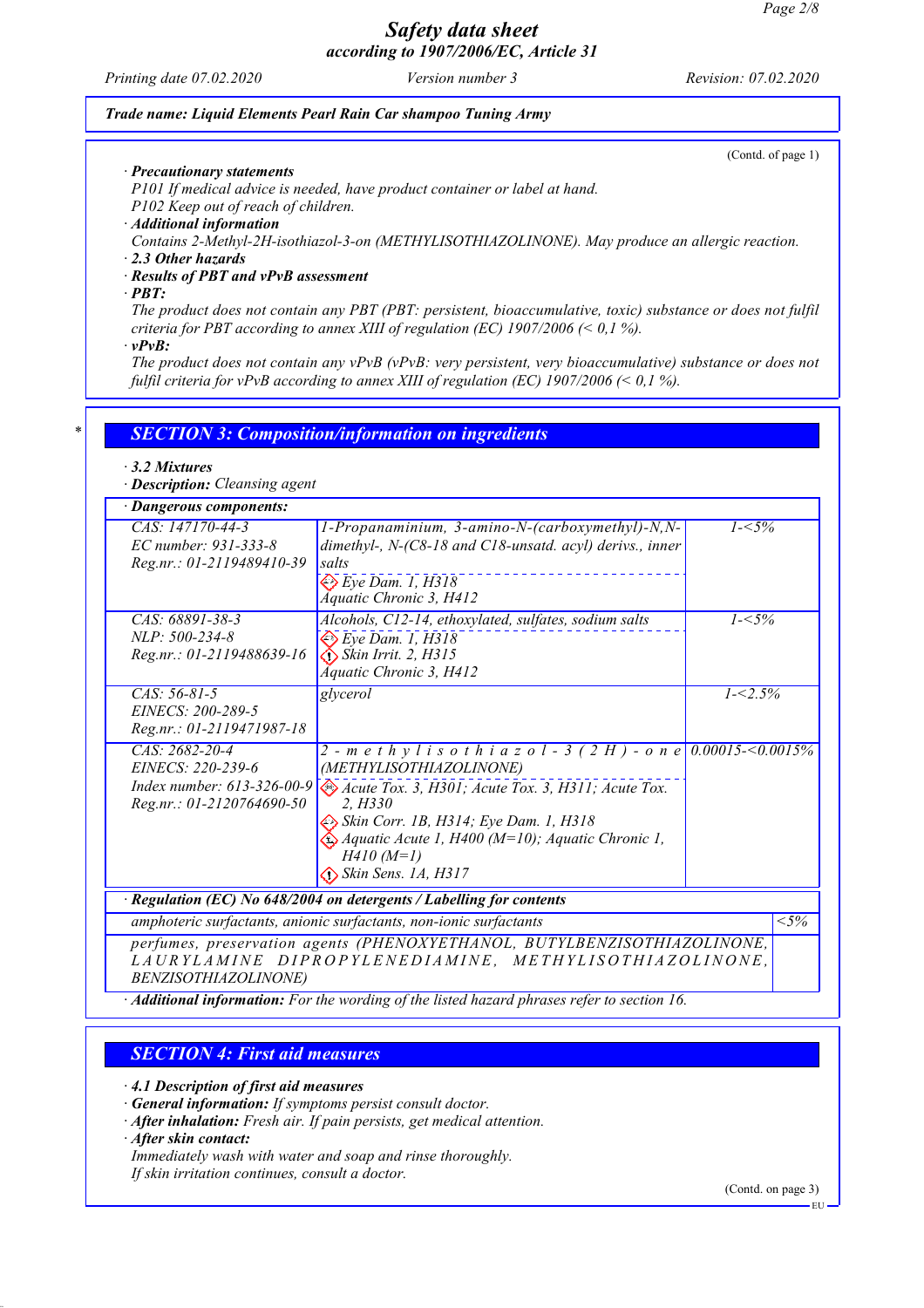*Printing date 07.02.2020 Version number 3 Revision: 07.02.2020*

#### *Trade name: Liquid Elements Pearl Rain Car shampoo Tuning Army*

(Contd. of page 2)

- *· After eye contact:*
- *Immediately flush eyes with plenty of water with lids lifted. If symptons persist, seek medical advice.*
- *· After swallowing:*
- *Rinse out mouth and drink plenty of water.*
- *Do not induce vomiting; call for medical help immediately.*
- *· 4.2 Most important symptoms and effects, both acute and delayed No further relevant information available.*
- *· 4.3 Indication of any immediate medical attention and special treatment needed*

*No further relevant information available.*

## *SECTION 5: Firefighting measures*

- *· 5.1 Extinguishing media*
- *· Suitable extinguishing agents:*
- *CO2, powder or water spray. Fight larger fires with water spray or alcohol resistant foam. Use fire extinguishing methods suitable to surrounding conditions.*
- *· For safety reasons unsuitable extinguishing agents: Full water jet*
- *· 5.2 Special hazards arising from the substance or mixture In case of fire, the following can be released: Carbon monoxide (CO)*
- *· 5.3 Advice for firefighters*
- *· Protective equipment:*
- *Do not inhale explosion gases or combustion gases.*
- *Mouth respiratory protective device.*
- *· Additional information*

*Dispose of fire debris and contaminated fire fighting water in accordance with official regulations.*

### *SECTION 6: Accidental release measures*

*· 6.1 Personal precautions, protective equipment and emergency procedures Wear protective clothing.*

*Product forms slippery surface when combined with water.*

- *· 6.2 Environmental precautions:*
- *Do not allow to enter sewers/ surface or ground water.*

*Inform respective authorities in case of seepage into water course or sewage system.*

- *· 6.3 Methods and material for containment and cleaning up:*
- *Absorb with liquid-binding material (sand, diatomite, acid binders, universal binders, sawdust). Dispose contaminated material as waste according to item 13.*
- *· 6.4 Reference to other sections*
- *No dangerous substances are released.*
- *See Section 7 for information on safe handling.*
- *See Section 8 for information on personal protection equipment.*
- *See Section 13 for disposal information.*

## *SECTION 7: Handling and storage*

- *· 7.1 Precautions for safe handling*
- *Observe the usual precautionary measures for handling chemicals. Avoid contact with eyes.*

*· Information about fire - and explosion protection: The product is not flammable.*

- *· 7.2 Conditions for safe storage, including any incompatibilities*
- *· Storage:*
- *· Requirements to be met by storerooms and receptacles: No special requirements.*
- *· Information about storage in one common storage facility: Not required.*
- *· Further information about storage conditions: Protect from frost.*

(Contd. on page 4)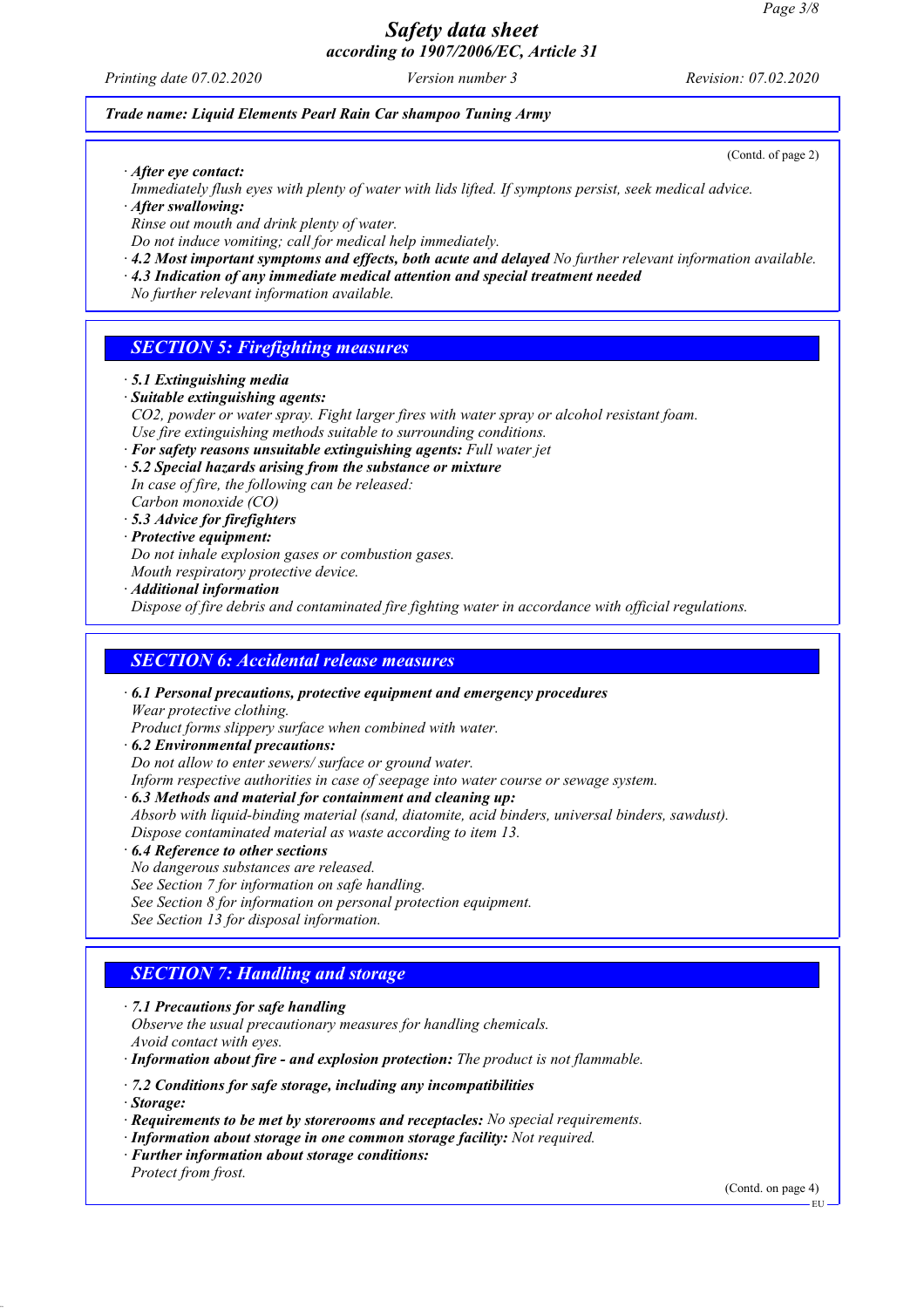*Printing date 07.02.2020 Version number 3 Revision: 07.02.2020*

#### *Trade name: Liquid Elements Pearl Rain Car shampoo Tuning Army*

(Contd. of page 3)

*Store in dry conditions at 10 - 25 °C.*

*· Storage class: 10 - 13 (Germany)*

*· 7.3 Specific end use(s) No further relevant information available.*

#### *SECTION 8: Exposure controls/personal protection*

*· Additional information about design of technical facilities: No further data; see item 7.*

#### *· 8.1 Control parameters*

*· Ingredients with limit values that require monitoring at the workplace:*

*The product does not contain any relevant quantities of materials with critical values that have to be monitored at the workplace.*

*· Additional information: The lists valid during the making were used as basis.*

#### *· 8.2 Exposure controls*

- *· Personal protective equipment:*
- *· General protective and hygienic measures:*
- *Avoid contact with the eyes.*

*Avoid close or long term contact with the skin.*

*Wash hands before breaks and at the end of work.*

- *· Respiratory protection: Not required.*
- *· Protection of hands:*
- *Alkaline resistant gloves*

*Selection of the glove material on consideration of the penetration times, rates of diffusion and the degradation*

*Protective gloves according EN 374.*

*Check the permeability prior to each anewed use of the glove.*

*· Material of gloves*

*Butyl rubber, BR*

*Recommended thickness of the material:* ≥ *0.5 mm*

*Penetration time:* ≥ *480 minutes (Permeation according to EN 374 Prt 3: Level 6)*

*The selection of the suitable gloves does not only depend on the material, but also on further marks of quality and varies from manufacturer to manufacturer. As the product is a preparation of several substances, the resistance of the glove material can not be calculated in advance and has therefore to be checked prior to the application.*

*· Penetration time of glove material*

*The exact break through time has to be found out by the manufacturer of the protective gloves and has to be observed.*

*The determined penetration times according to EN 16523-1:2015 are not performed under practical conditions. Therefore a maximum wearing time, which corresponds to 50% of the penetration time, is recommended.*

*· As protection from splashes gloves made of the following materials are suitable:*

*Nitrile rubber, NBR*

*Recommended thickness of the material:* ≥ *0.1 mm*

*Penetration time:* ≥ *30 minutes (Permeation according to EN 374 Part 3: Level 2)*

- *· Eye protection: Safety glasses*
- *· Body protection: Protective work clothing*

| <b>General Information</b> | $\cdot$ 9.1 Information on basic physical and chemical properties |  |
|----------------------------|-------------------------------------------------------------------|--|
| $\cdot$ Appearance:        |                                                                   |  |
| Form:                      | Gel                                                               |  |
| Colour:                    | Black                                                             |  |
| $\cdot$ Odour:             | Characteristic                                                    |  |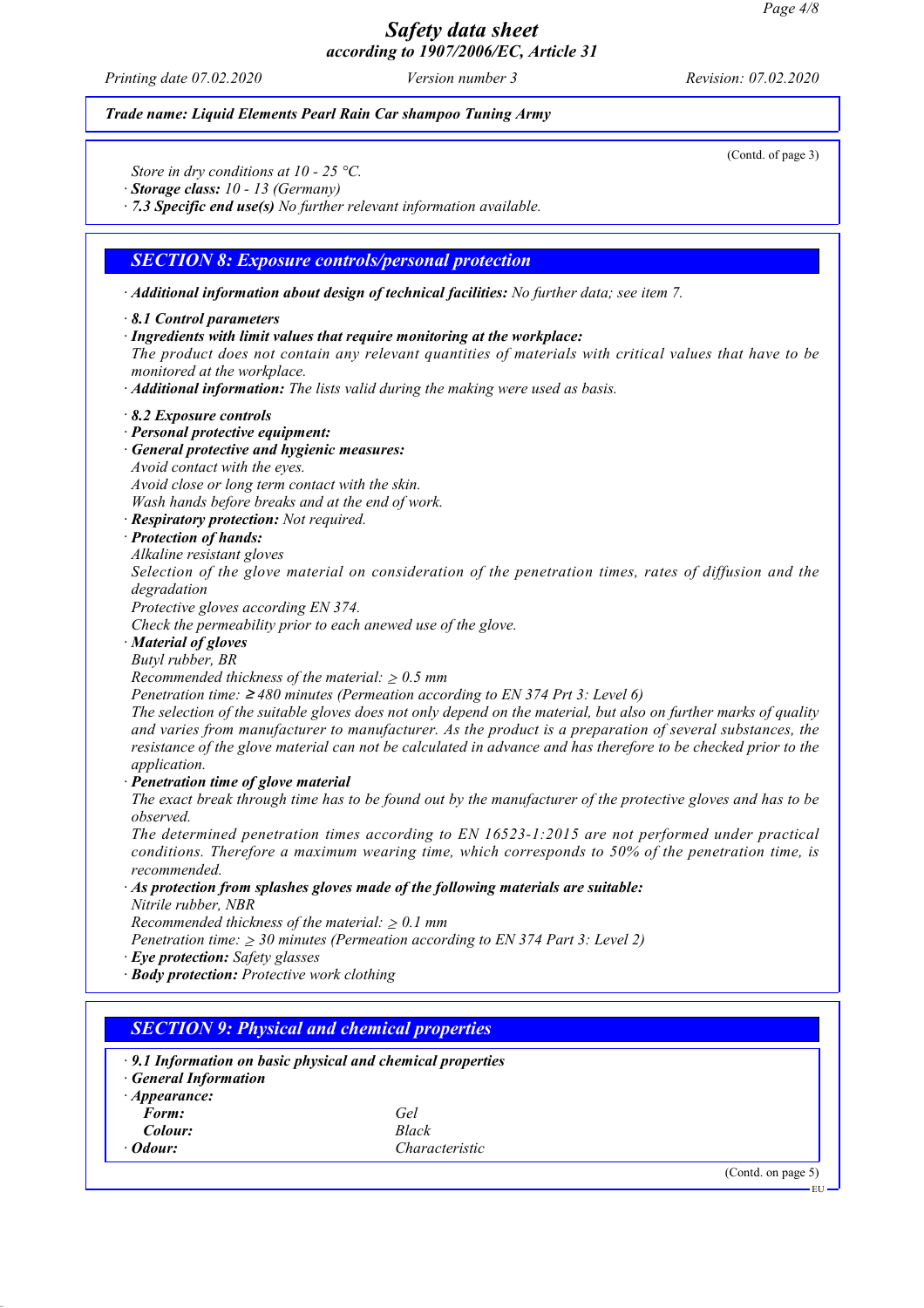*Printing date 07.02.2020 Version number 3 Revision: 07.02.2020*

#### *Trade name: Liquid Elements Pearl Rain Car shampoo Tuning Army*

|                                                                                                           | (Contd. of page 4)                                                                     |
|-----------------------------------------------------------------------------------------------------------|----------------------------------------------------------------------------------------|
| Odour threshold:                                                                                          | Not determined.                                                                        |
| $\cdot$ pH-value at 20 °C:                                                                                | $5 - 8$                                                                                |
| Change in condition<br>Melting point/freezing point:<br>Initial boiling point and boiling range: $100 °C$ | Not determined.                                                                        |
| · Flash point:                                                                                            | >100 °C                                                                                |
| · Flammability (solid, gas):                                                                              | Not applicable.                                                                        |
| · Decomposition temperature:                                                                              | Not determined.                                                                        |
| · Auto-ignition temperature:                                                                              | Product is not selfigniting.                                                           |
| · Explosive properties:                                                                                   | Product does not present an explosion hazard.                                          |
| · Explosion limits:<br>Lower:<br><b>Upper:</b><br><b>Oxidising properties</b>                             | Not determined.<br>Not determined.<br>Not applicable.                                  |
| · Vapour pressure:                                                                                        | Not determined.                                                                        |
| $\cdot$ Density at 20 °C:<br>$\cdot$ Relative density<br>· Vapour density<br>$\cdot$ Evaporation rate     | $\sim$ 1.00 g/cm <sup>3</sup><br>Not determined.<br>Not determined.<br>Not determined. |
| · Solubility in / Miscibility with<br>water:                                                              | Fully miscible.                                                                        |
| · Partition coefficient: n-octanol/water:                                                                 | Not determined.                                                                        |
| · Viscosity:<br>Dynamic at $20^{\circ}$ C:                                                                | $>$ 3000 mPas<br>Not determined.                                                       |
| Kinematic:                                                                                                | Not determined.                                                                        |
| · Solvent content:                                                                                        |                                                                                        |
| <b>Solids content:</b><br>$\cdot$ 9.2 Other information                                                   | $< 10\%$<br>No further relevant information available.                                 |

### *SECTION 10: Stability and reactivity*

- *· 10.1 Reactivity No further relevant information available.*
- *· 10.2 Chemical stability*
- *· Thermal decomposition / conditions to be avoided: No decomposition if used according to specifications.*
- *· 10.3 Possibility of hazardous reactions No dangerous reactions known.*
- *· 10.4 Conditions to avoid Protect from frost.*
- *· 10.5 Incompatible materials: No further relevant information available.*
- *· 10.6 Hazardous decomposition products: No dangerous decomposition products known.*

### *SECTION 11: Toxicological information*

- *· 11.1 Information on toxicological effects*
- *· Acute toxicity Based on available data, the classification criteria are not met.*

(Contd. on page 6)

EU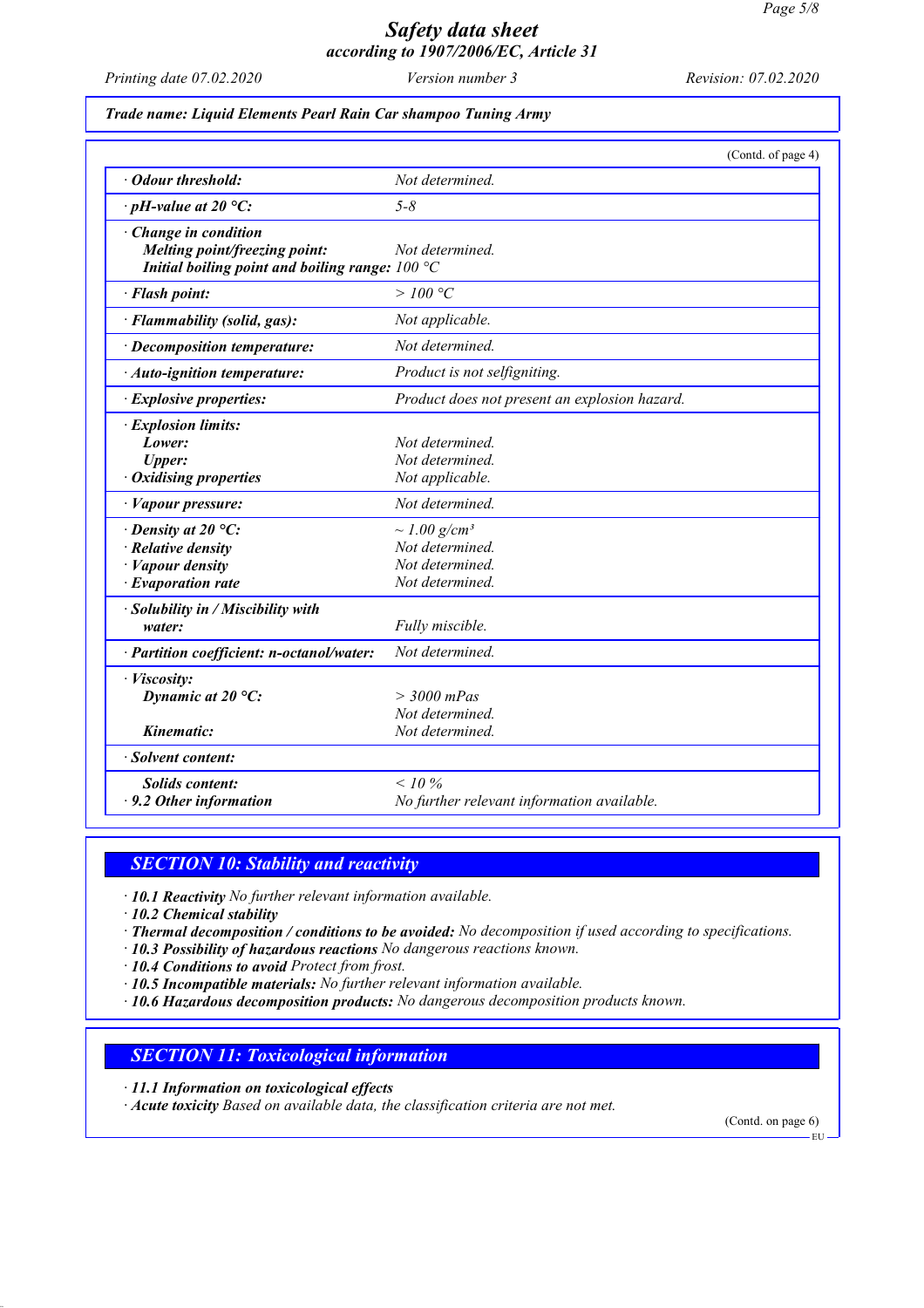*Printing date 07.02.2020 Version number 3 Revision: 07.02.2020*

*Trade name: Liquid Elements Pearl Rain Car shampoo Tuning Army*

|                       | (Contd. of page 5)                                                                                                                                                                                                                                                                                                                                                                                                                                                                                                                                                                                                                                                                                                                                                                               |
|-----------------------|--------------------------------------------------------------------------------------------------------------------------------------------------------------------------------------------------------------------------------------------------------------------------------------------------------------------------------------------------------------------------------------------------------------------------------------------------------------------------------------------------------------------------------------------------------------------------------------------------------------------------------------------------------------------------------------------------------------------------------------------------------------------------------------------------|
|                       | · LD/LC50 values relevant for classification:                                                                                                                                                                                                                                                                                                                                                                                                                                                                                                                                                                                                                                                                                                                                                    |
|                       | 147170-44-3 1-Propanaminium, 3-amino-N-(carboxymethyl)-N,N-dimethyl-, N-(C8-18 and C18-unsatd.<br>acyl) derivs., inner salts                                                                                                                                                                                                                                                                                                                                                                                                                                                                                                                                                                                                                                                                     |
| Oral                  | LD50 $\ge$ 5,000 mg/kg (rat) (OECD 401)                                                                                                                                                                                                                                                                                                                                                                                                                                                                                                                                                                                                                                                                                                                                                          |
|                       | Dermal $ LDS0  > 2,000$ mg/kg (rat) (OECD 402)                                                                                                                                                                                                                                                                                                                                                                                                                                                                                                                                                                                                                                                                                                                                                   |
|                       | 68891-38-3 Alcohols, C12-14, ethoxylated, sulfates, sodium salts                                                                                                                                                                                                                                                                                                                                                                                                                                                                                                                                                                                                                                                                                                                                 |
| Oral                  | $LD50$ 2,870 mg/kg (rat) (OECD 401)                                                                                                                                                                                                                                                                                                                                                                                                                                                                                                                                                                                                                                                                                                                                                              |
|                       | Dermal $ LD50  > 2,000$ mg/kg (rat) (OECD 402)                                                                                                                                                                                                                                                                                                                                                                                                                                                                                                                                                                                                                                                                                                                                                   |
|                       | 56-81-5 glycerol                                                                                                                                                                                                                                                                                                                                                                                                                                                                                                                                                                                                                                                                                                                                                                                 |
| Oral                  | $LD50$ 12,600 mg/kg (rat)                                                                                                                                                                                                                                                                                                                                                                                                                                                                                                                                                                                                                                                                                                                                                                        |
|                       | Causes serious eye irritation.<br>· Respiratory or skin sensitisation Based on available data, the classification criteria are not met.<br>· Repeated dose toxicity No further relevant information available.<br>· CMR effects (carcinogenity, mutagenicity and toxicity for reproduction)<br>No further relevant information available.<br>· Germ cell mutagenicity Based on available data, the classification criteria are not met.<br>· Carcinogenicity Based on available data, the classification criteria are not met.<br>· Reproductive toxicity Based on available data, the classification criteria are not met.<br>· Germ cell mutagenicity<br>Based on available data, the classification criteria are not met.<br>68891-38-3 Alcohols, C12-14, ethoxylated, sulfates, sodium salts |
|                       | Ames test negative (bacterial reverse mutation assay)                                                                                                                                                                                                                                                                                                                                                                                                                                                                                                                                                                                                                                                                                                                                            |
|                       | · STOT-single exposure Based on available data, the classification criteria are not met.<br>$\cdot$ STOT-repeated exposure Based on available data, the classification criteria are not met.<br>· Aspiration hazard Based on available data, the classification criteria are not met.                                                                                                                                                                                                                                                                                                                                                                                                                                                                                                            |
|                       | <b>SECTION 12: Ecological information</b>                                                                                                                                                                                                                                                                                                                                                                                                                                                                                                                                                                                                                                                                                                                                                        |
| $\cdot$ 12.1 Toxicity |                                                                                                                                                                                                                                                                                                                                                                                                                                                                                                                                                                                                                                                                                                                                                                                                  |
| · Aquatic toxicity:   |                                                                                                                                                                                                                                                                                                                                                                                                                                                                                                                                                                                                                                                                                                                                                                                                  |
|                       | 147170-44-3 1-Propanaminium, 3-amino-N-(carboxymethyl)-N,N-dimethyl-, N-(C8-18 and C18-unsatd.<br>acyl) derivs., inner salts                                                                                                                                                                                                                                                                                                                                                                                                                                                                                                                                                                                                                                                                     |
|                       | $ ECS0 $ >1-10 mg/l (algae) (OECD 201)                                                                                                                                                                                                                                                                                                                                                                                                                                                                                                                                                                                                                                                                                                                                                           |
| L C50                 | $>1-10$ mg/l (fish) (OECD 203)                                                                                                                                                                                                                                                                                                                                                                                                                                                                                                                                                                                                                                                                                                                                                                   |
|                       | 68891-38-3 Alcohols, C12-14, ethoxylated, sulfates, sodium salts                                                                                                                                                                                                                                                                                                                                                                                                                                                                                                                                                                                                                                                                                                                                 |
|                       |                                                                                                                                                                                                                                                                                                                                                                                                                                                                                                                                                                                                                                                                                                                                                                                                  |

*7.4 mg/l (daphnia magna) (OECD 202)*

*LC50 7.1 mg/l (fish) (96 h)*

*NOEC 0.95 mg/l (algae) (OECD 201)*

*0.27 mg/l (daphnia magna) (21)*

### *56-81-5 glycerol*

*LC50 >1,000 mg/l (fish) (96 h)*

*· 12.2 Persistence and degradability The contained surfactants are easily biodegradable*

*· 12.3 Bioaccumulative potential No further relevant information available.*

*· 12.4 Mobility in soil No further relevant information available.*

*· Additional ecological information:*

*· General notes:*

*The surfactant(s) contained in this preparation complies(comply) with the biodegradability criteria as laid down in Regulation (EC) No.648/2004 on detergents. Data to support this assertion are held at the disposal*

(Contd. on page 7) EU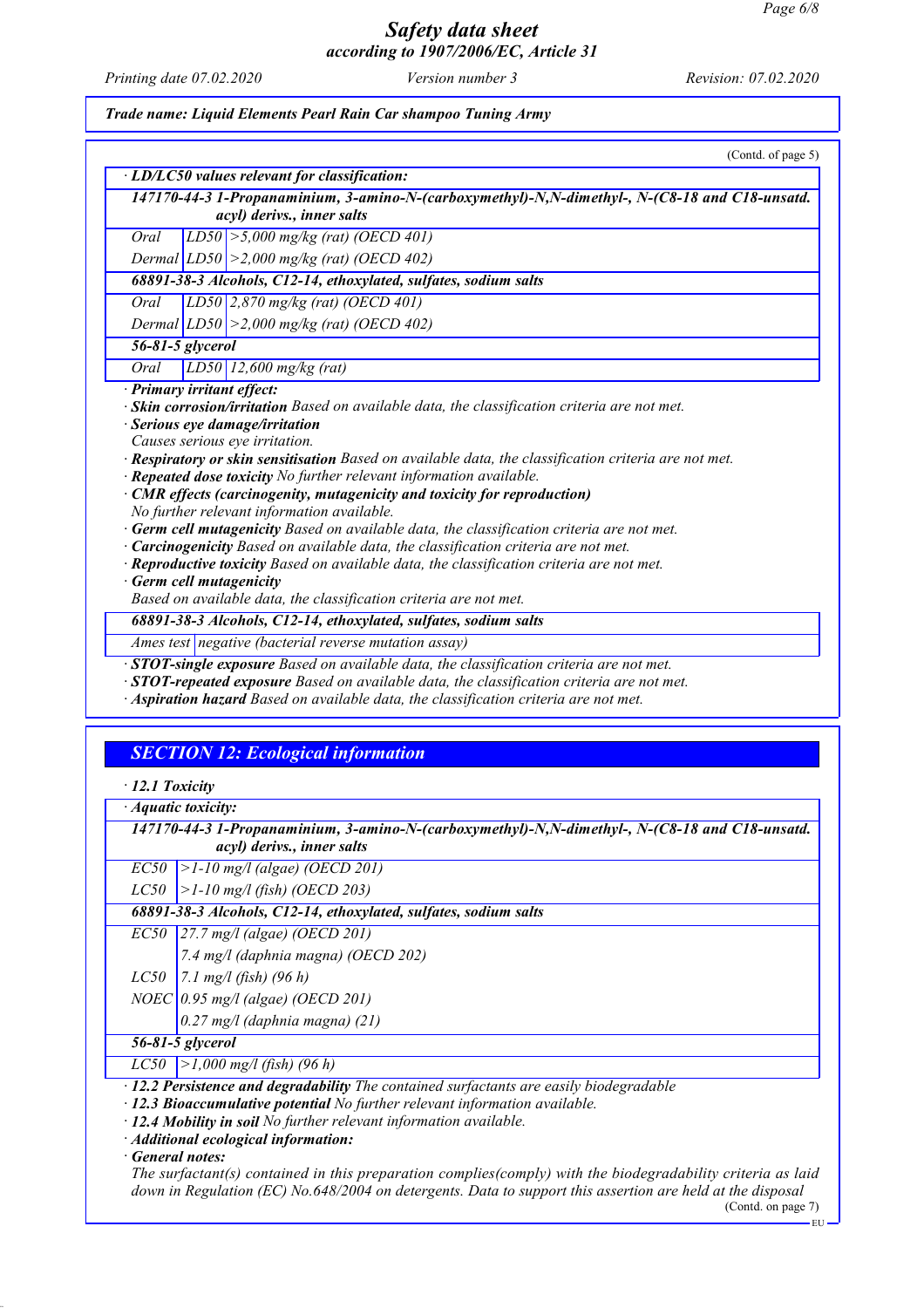*Printing date 07.02.2020 Version number 3 Revision: 07.02.2020*

#### *Trade name: Liquid Elements Pearl Rain Car shampoo Tuning Army*

(Contd. of page 6) *of the competent authorities of the Member States and will be made available to them, at their direct request or at the request of a detergent manufacturer.*

*Do not allow undiluted product or large quantities of it to reach ground water, water course or sewage system.*

#### *· 12.5 Results of PBT and vPvB assessment*

*· PBT: Not applicable.*

*· vPvB: Not applicable.*

*· 12.6 Other adverse effects No further relevant information available.*

### *SECTION 13: Disposal considerations*

*· 13.1 Waste treatment methods*

*· Recommendation Dispose of in accordance with all applicable local and national regulations.*

*· European waste catalogue*

*20 01 30 detergents other than those mentioned in 20 01 29*

*15 01 02 plastic packaging*

*· Uncleaned packaging:*

*· Recommendation:*

*Dispose of in accordance with all applicable local and national regulations.*

*Non contaminated packagings may be recycled.*

*· Recommended cleansing agents: Water, if necessary together with cleansing agents.*

| <b>SECTION 14: Transport information</b>                                                                     |                 |  |
|--------------------------------------------------------------------------------------------------------------|-----------------|--|
| $\cdot$ 14.1 UN-Number<br>ADR, ADN, IMDG, IATA                                                               | Void            |  |
| $\cdot$ 14.2 UN proper shipping name<br>ADR, ADN, IMDG, IATA                                                 | Void            |  |
| $\cdot$ 14.3 Transport hazard class(es)                                                                      |                 |  |
| ADR, ADN, IMDG, IATA<br>$\cdot$ Class                                                                        | Void            |  |
| $\cdot$ 14.4 Packing group<br>ADR, IMDG, IATA                                                                | Void            |  |
| $\cdot$ 14.5 Environmental hazards:<br>$\cdot$ Marine pollutant:                                             | No              |  |
| $\cdot$ 14.6 Special precautions for user                                                                    | Not applicable. |  |
| $\cdot$ 14.7 Transport in bulk according to Annex II of<br><b>Marpol and the IBC Code</b><br>Not applicable. |                 |  |
| · UN "Model Regulation":                                                                                     | Void            |  |

### *SECTION 15: Regulatory information*

*· 15.1 Safety, health and environmental regulations/legislation specific for the substance or mixture*

*· Directive 2012/18/EU*

*· Named dangerous substances - ANNEX I None of the ingredients is listed.*

*· National regulations:*

*· Information about limitation of use: Employment restrictions concerning juveniles must be observed.*

(Contd. on page 8)

EU